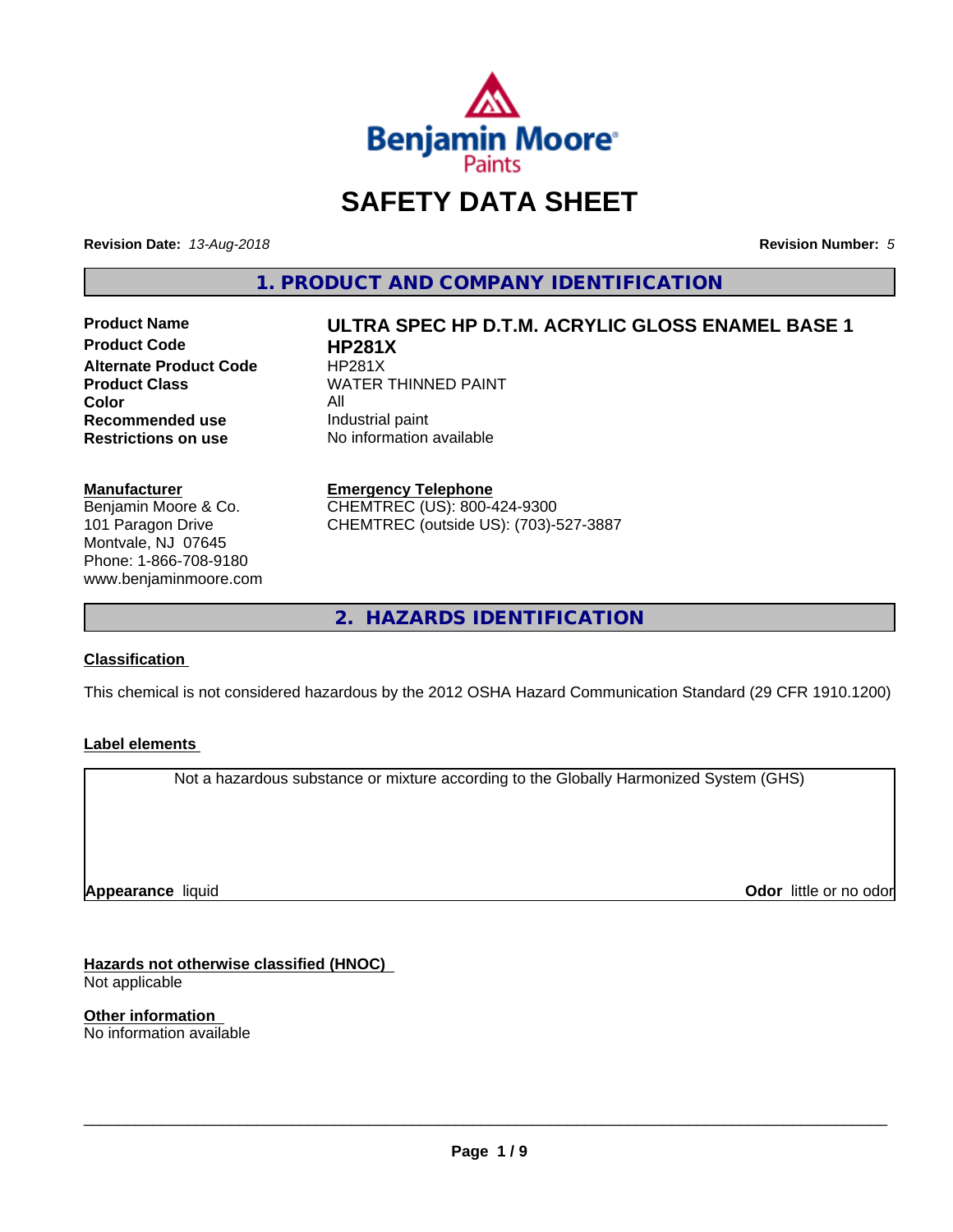### **3. COMPOSITION INFORMATION ON COMPONENTS**

| <b>Chemical name</b>                          | CAS No.    | Weight-% |
|-----------------------------------------------|------------|----------|
| Titanium dioxide                              | 13463-67-7 | ~~       |
| 2,2,4-trimethyl-1,3-propanediol diisobutyrate | 6846-50-0  |          |
| Zinc phosphate                                | 7779-90-0  |          |

|                                                  | 4. FIRST AID MEASURES                                                                                    |
|--------------------------------------------------|----------------------------------------------------------------------------------------------------------|
| <b>General Advice</b>                            | No hazards which require special first aid measures.                                                     |
| <b>Eye Contact</b>                               | Rinse thoroughly with plenty of water for at least 15 minutes and consult a<br>physician.                |
| <b>Skin Contact</b>                              | Wash off immediately with soap and plenty of water while removing all<br>contaminated clothes and shoes. |
| <b>Inhalation</b>                                | Move to fresh air. If symptoms persist, call a physician.                                                |
| Ingestion                                        | Clean mouth with water and afterwards drink plenty of water. Consult a physician<br>if necessary.        |
| <b>Most Important</b><br><b>Symptoms/Effects</b> | None known.                                                                                              |
| <b>Notes To Physician</b>                        | Treat symptomatically.                                                                                   |

**5. FIRE-FIGHTING MEASURES**

| <b>Suitable Extinguishing Media</b>                                              | Use extinguishing measures that are appropriate to local<br>circumstances and the surrounding environment.                                   |
|----------------------------------------------------------------------------------|----------------------------------------------------------------------------------------------------------------------------------------------|
| <b>Protective Equipment And Precautions For</b><br><b>Firefighters</b>           | As in any fire, wear self-contained breathing apparatus<br>pressure-demand, MSHA/NIOSH (approved or equivalent)<br>and full protective gear. |
| <b>Specific Hazards Arising From The Chemical</b>                                | Closed containers may rupture if exposed to fire or<br>extreme heat.                                                                         |
| <b>Sensitivity To Mechanical Impact</b>                                          | No.                                                                                                                                          |
| <b>Sensitivity To Static Discharge</b>                                           | No.                                                                                                                                          |
| <b>Flash Point Data</b><br>Flash Point (°F)<br>Flash Point (°C)<br><b>Method</b> | 250<br>121<br><b>PMCC</b>                                                                                                                    |
| <b>Flammability Limits In Air</b>                                                |                                                                                                                                              |
| Lower flammability limit:                                                        | Not applicable                                                                                                                               |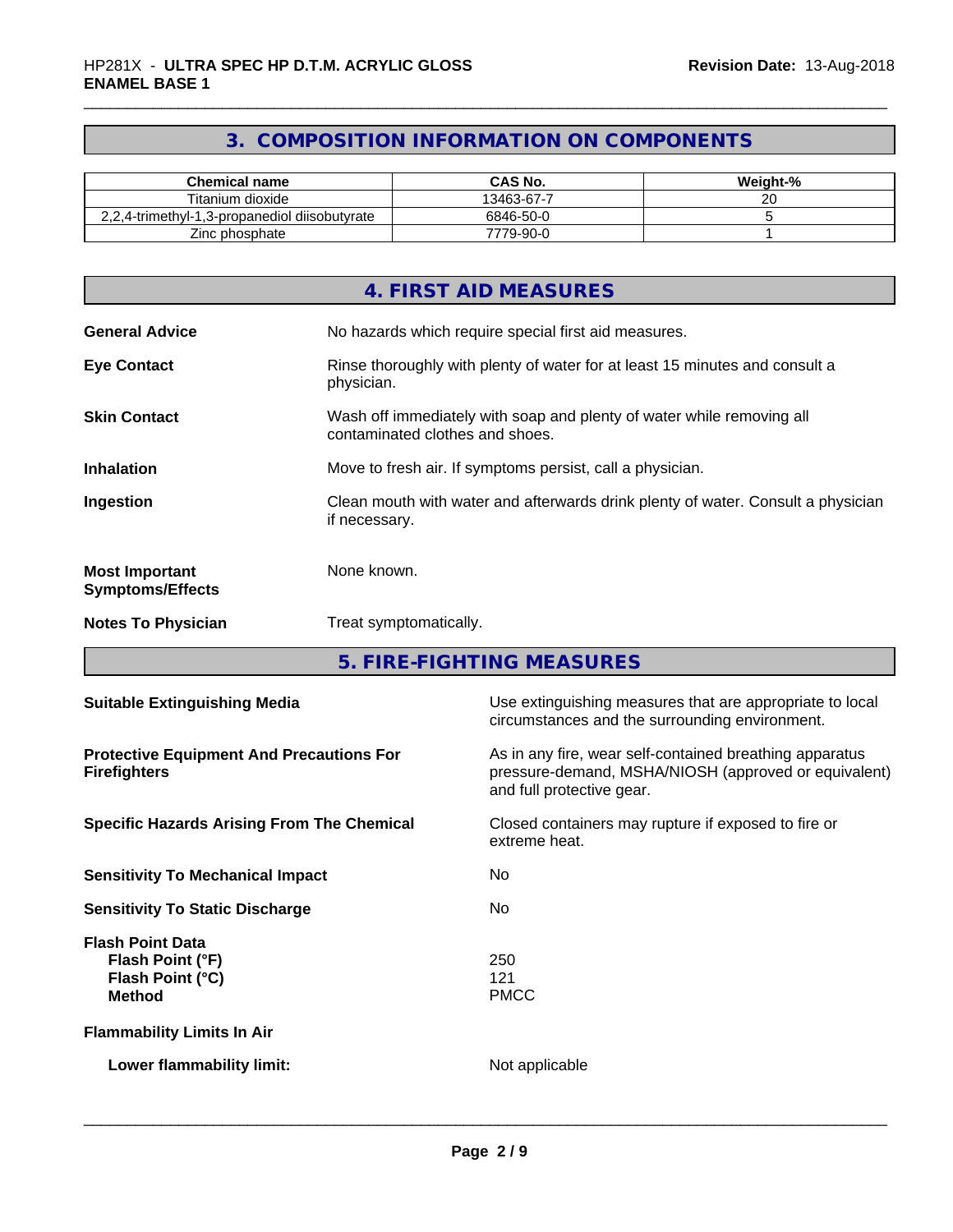# **Upper flammability limit:** Not applicable **NFPA Health:** 1 **Flammability:** 1 **Instability:** 0 **Special:** Not Applicable **NFPA Legend**

- 0 Not Hazardous
- 1 Slightly
- 2 Moderate
- 3 High
- 4 Severe

*The ratings assigned are only suggested ratings, the contractor/employer has ultimate responsibilities for NFPA ratings where this system is used.*

*Additional information regarding the NFPA rating system is available from the National Fire Protection Agency (NFPA) at www.nfpa.org.*

### **6. ACCIDENTAL RELEASE MEASURES**

**Storage** Keep container tightly closed. Keep out of the reach of children.

**Incompatible Materials** No information available

**8. EXPOSURE CONTROLS/PERSONAL PROTECTION**

### **Exposure Limits**

| <b>Champion</b><br>$-$<br>⊶ne.<br>.<br>$\blacksquare$<br>. | $\triangle W$<br>чu.           | <b>DE</b><br>$\mathbf{r}$<br>-- |
|------------------------------------------------------------|--------------------------------|---------------------------------|
| -<br>. itaniur<br>dioxide                                  | ٬۱۸٬<br>. 1/ r<br>.<br>U<br>שו | $max$ $sum$<br>. .              |

### **Legend**

ACGIH - American Conference of Governmental Industrial Hygienists Exposure Limits OSHA - Occupational Safety & Health Administration Exposure Limits N/E - Not Established

**Engineering Measures** Ensure adequate ventilation, especially in confined areas.

 $\overline{\phantom{a}}$  ,  $\overline{\phantom{a}}$  ,  $\overline{\phantom{a}}$  ,  $\overline{\phantom{a}}$  ,  $\overline{\phantom{a}}$  ,  $\overline{\phantom{a}}$  ,  $\overline{\phantom{a}}$  ,  $\overline{\phantom{a}}$  ,  $\overline{\phantom{a}}$  ,  $\overline{\phantom{a}}$  ,  $\overline{\phantom{a}}$  ,  $\overline{\phantom{a}}$  ,  $\overline{\phantom{a}}$  ,  $\overline{\phantom{a}}$  ,  $\overline{\phantom{a}}$  ,  $\overline{\phantom{a}}$ 

### **Personal Protective Equipment**

| <b>Eye/Face Protection</b> | Safety glasses with side-shields.          |
|----------------------------|--------------------------------------------|
| <b>Skin Protection</b>     | Protective gloves and impervious clothing. |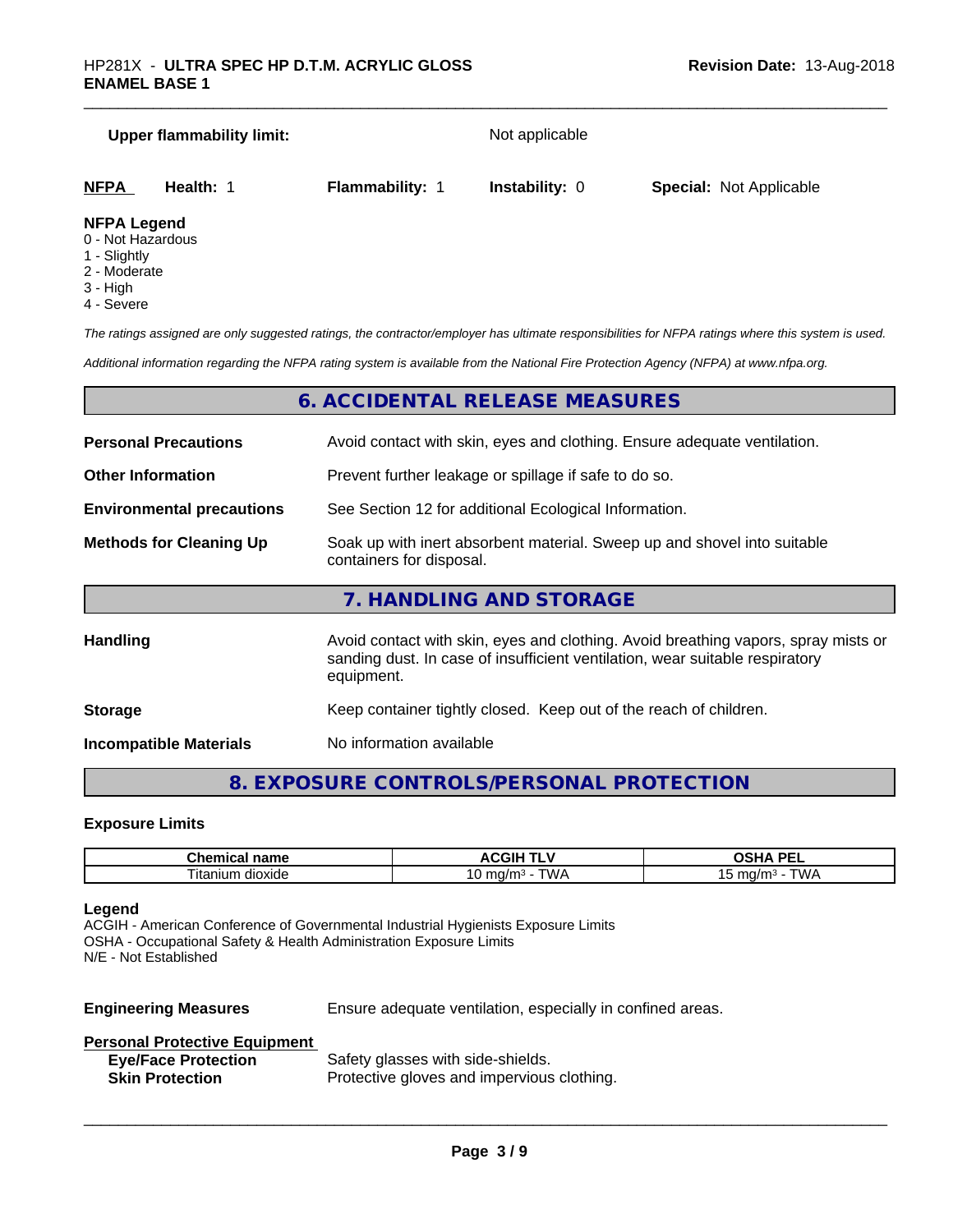| <b>Respiratory Protection</b> | In case of insufficient ventilation wear suitable respiratory equipment.                                                            |
|-------------------------------|-------------------------------------------------------------------------------------------------------------------------------------|
| <b>Hygiene Measures</b>       | Avoid contact with skin, eyes and clothing. Remove and wash contaminated<br>clothing before re-use. Wash thoroughly after handling. |

### **9. PHYSICAL AND CHEMICAL PROPERTIES**

**Appearance** liquid<br> **Appearance** liquid<br> **Odor Odor Odor** little or no odor<br> **Odor Threshold Containery of the Containery of the Containery of the Containery of the Containery of the Containery of the Containery of the Containery of the Containery of the Container Density (lbs/gal)** 9.7 - 10.1 **Specific Gravity** 1.16 - 1.21 **pH** No information available **Viscosity (cps)** No information available **Solubility(ies)**<br> **Solubility**<br> **Water solubility**<br> **Water solubility Evaporation Rate No information available No information available Vapor pressure @20 °C (kPa)** No information available **Vapor density No information available No** information available **Wt. % Solids** 45 - 55 **Vol. % Solids** 35 - 45 **Wt. % Volatiles Vol. % Volatiles** 55 - 65 **VOC Regulatory Limit (g/L)** < 150 **Boiling Point (°F)** 212 **Boiling Point (°C)** 100 **Freezing Point (°F)** 32 **Freezing Point (°C)** 0 **Flash Point (°F) Flash Point (°C)** 121 **Method** PMCC **Flammability (solid, gas)** Not applicable<br> **Upper flammability limit:** Not applicable **Upper flammability limit: Lower flammability limit:**<br> **Autoignition Temperature (°F)** Not applicable havailable available **Autoignition Temperature (°F) Autoignition Temperature (°C)** No information available **Decomposition Temperature (°F)** No information available **Decomposition Temperature (°C)** No information available **Partition coefficient Contract Contract Contract Contract Contract Contract Contract Contract Contract Contract Contract Contract Contract Contract Contract Contract Contract Contract Contract Contract Contract Contract** 

# **No information available No information available**

### **10. STABILITY AND REACTIVITY**

| <b>Reactivity</b>                       | Not Applicable                           |
|-----------------------------------------|------------------------------------------|
| <b>Chemical Stability</b>               | Stable under normal conditions.          |
| <b>Conditions to avoid</b>              | Prevent from freezing.                   |
| <b>Incompatible Materials</b>           | No materials to be especially mentioned. |
| <b>Hazardous Decomposition Products</b> | None under normal use.                   |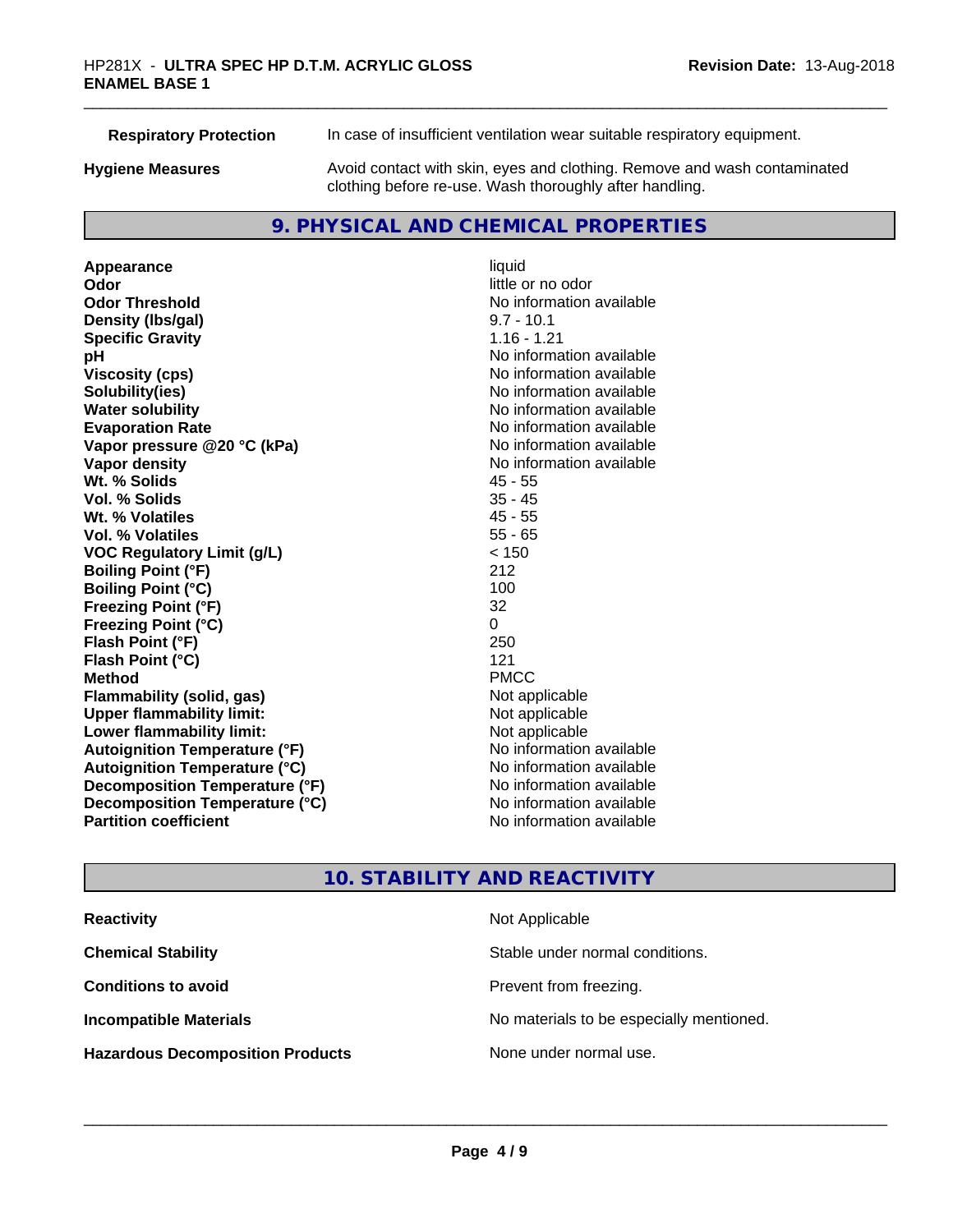| Possibility of hazardous reactions                                                                                                                                                                                                                                                                                                       | None under normal conditions of use.                                                                                                                                                                                                                                                                                                                                                                                          |  |
|------------------------------------------------------------------------------------------------------------------------------------------------------------------------------------------------------------------------------------------------------------------------------------------------------------------------------------------|-------------------------------------------------------------------------------------------------------------------------------------------------------------------------------------------------------------------------------------------------------------------------------------------------------------------------------------------------------------------------------------------------------------------------------|--|
|                                                                                                                                                                                                                                                                                                                                          | 11. TOXICOLOGICAL INFORMATION                                                                                                                                                                                                                                                                                                                                                                                                 |  |
| <b>Product Information</b>                                                                                                                                                                                                                                                                                                               |                                                                                                                                                                                                                                                                                                                                                                                                                               |  |
| Information on likely routes of exposure                                                                                                                                                                                                                                                                                                 |                                                                                                                                                                                                                                                                                                                                                                                                                               |  |
| <b>Principal Routes of Exposure</b>                                                                                                                                                                                                                                                                                                      | Eye contact, skin contact and inhalation.                                                                                                                                                                                                                                                                                                                                                                                     |  |
| <b>Acute Toxicity</b>                                                                                                                                                                                                                                                                                                                    |                                                                                                                                                                                                                                                                                                                                                                                                                               |  |
| <b>Product Information</b>                                                                                                                                                                                                                                                                                                               | No information available                                                                                                                                                                                                                                                                                                                                                                                                      |  |
|                                                                                                                                                                                                                                                                                                                                          | Symptoms related to the physical, chemical and toxicological characteristics                                                                                                                                                                                                                                                                                                                                                  |  |
| <b>Symptoms</b>                                                                                                                                                                                                                                                                                                                          | No information available                                                                                                                                                                                                                                                                                                                                                                                                      |  |
| Delayed and immediate effects as well as chronic effects from short and long-term exposure                                                                                                                                                                                                                                               |                                                                                                                                                                                                                                                                                                                                                                                                                               |  |
| Eye contact<br><b>Skin contact</b>                                                                                                                                                                                                                                                                                                       | May cause slight irritation.<br>Substance may cause slight skin irritation. Prolonged or repeated contact may dry<br>skin and cause irritation.                                                                                                                                                                                                                                                                               |  |
| <b>Inhalation</b><br>Ingestion<br><b>Sensitization</b><br><b>Neurological Effects</b><br><b>Mutagenic Effects</b><br><b>Reproductive Effects</b><br><b>Developmental Effects</b><br><b>Target organ effects</b><br><b>STOT - single exposure</b><br><b>STOT - repeated exposure</b><br>Other adverse effects<br><b>Aspiration Hazard</b> | May cause irritation of respiratory tract.<br>Ingestion may cause gastrointestinal irritation, nausea, vomiting and diarrhea.<br>No information available<br>No information available.<br>No information available.<br>No information available.<br>No information available.<br>No information available.<br>No information available.<br>No information available.<br>No information available.<br>No information available |  |
| <b>Numerical measures of toxicity</b>                                                                                                                                                                                                                                                                                                    |                                                                                                                                                                                                                                                                                                                                                                                                                               |  |
|                                                                                                                                                                                                                                                                                                                                          | The following values are calculated based on chapter 3.1 of the GHS document                                                                                                                                                                                                                                                                                                                                                  |  |
| <b>ATEmix (oral)</b><br><b>ATEmix (dermal)</b>                                                                                                                                                                                                                                                                                           | 30019 mg/kg<br>171243                                                                                                                                                                                                                                                                                                                                                                                                         |  |
| <b>Component Information</b>                                                                                                                                                                                                                                                                                                             |                                                                                                                                                                                                                                                                                                                                                                                                                               |  |
| Titanium dioxide<br>LD50 Oral: > 10000 mg/kg (Rat)<br>2,2,4-trimethyl-1,3-propanediol diisobutyrate<br>LD50 Oral: $> 3,200$ mg/kg (Rat) vendor data<br>LC50 Inhalation (Vapor): $> 5.3$ mg/L (Rat)                                                                                                                                       |                                                                                                                                                                                                                                                                                                                                                                                                                               |  |
| Carcinogenicity                                                                                                                                                                                                                                                                                                                          |                                                                                                                                                                                                                                                                                                                                                                                                                               |  |

*The information below indicateswhether each agency has listed any ingredient as a carcinogen:.*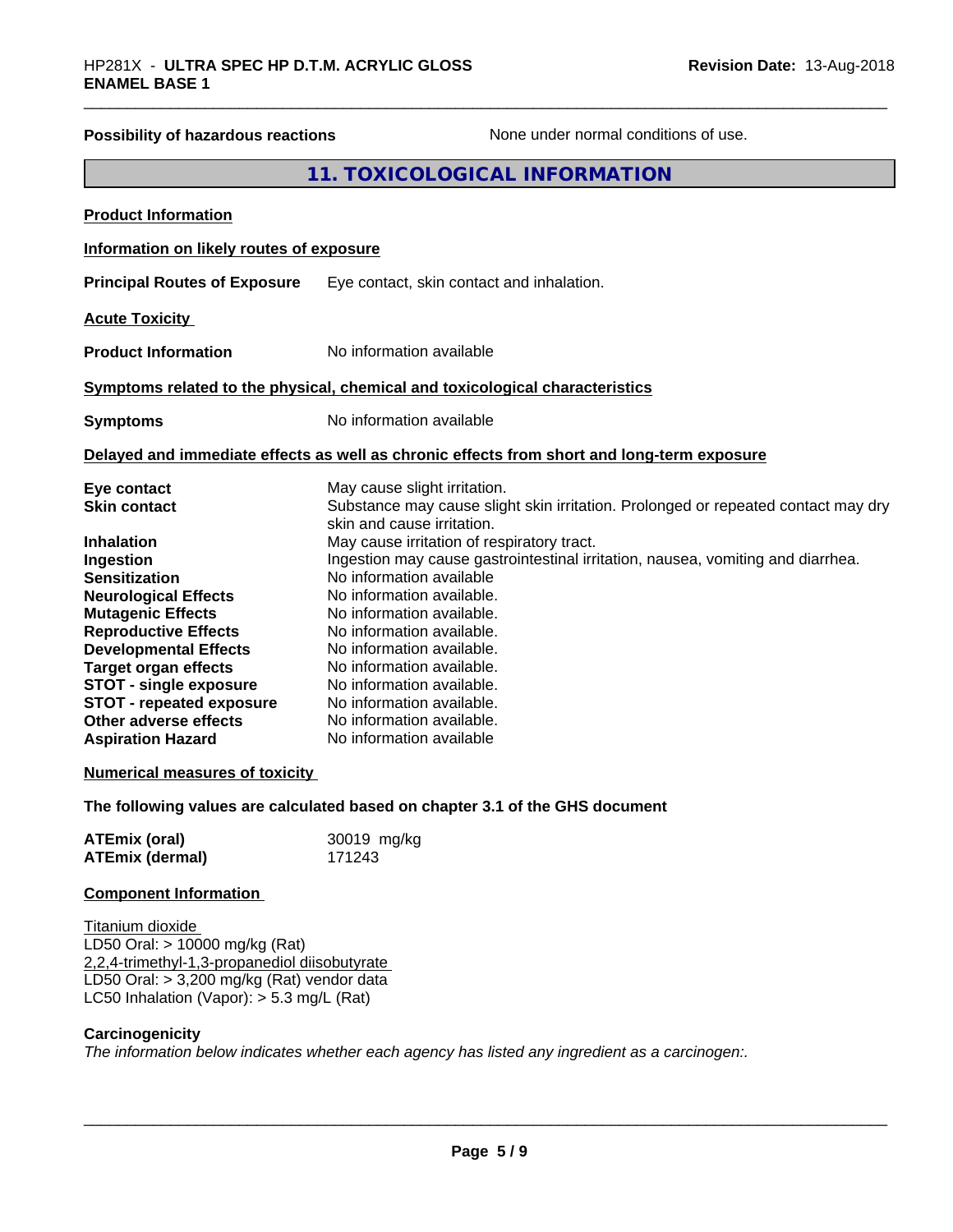### \_\_\_\_\_\_\_\_\_\_\_\_\_\_\_\_\_\_\_\_\_\_\_\_\_\_\_\_\_\_\_\_\_\_\_\_\_\_\_\_\_\_\_\_\_\_\_\_\_\_\_\_\_\_\_\_\_\_\_\_\_\_\_\_\_\_\_\_\_\_\_\_\_\_\_\_\_\_\_\_\_\_\_\_\_\_\_\_\_\_\_\_\_ HP281X - **ULTRA SPEC HP D.T.M. ACRYLIC GLOSS ENAMEL BASE 1**

| <b>Chemical name</b>         | <b>IARC</b>               | <b>NTP</b> | OSHA   |
|------------------------------|---------------------------|------------|--------|
|                              | .<br>2B<br>Possible Human |            | Listed |
| l ma<br>dioxide<br>I itanium | Carcinogen                |            |        |

• Although IARC has classified titanium dioxide as possibly carcinogenic to humans (2B), their summary concludes: "No significant exposure to titanium dioxide is thought to occur during the use of products in which titanium dioxide is bound to other materials, such as paint."

### **Legend**

IARC - International Agency for Research on Cancer NTP - National Toxicity Program OSHA - Occupational Safety & Health Administration

**12. ECOLOGICAL INFORMATION**

### **Ecotoxicity Effects**

The environmental impact of this product has not been fully investigated.

### **Product Information**

# **Acute Toxicity to Fish**

No information available

### **Acute Toxicity to Aquatic Invertebrates**

No information available

### **Acute Toxicity to Aquatic Plants**

No information available

### **Persistence / Degradability**

No information available.

### **Bioaccumulation**

No information available.

### **Mobility in Environmental Media**

No information available.

### **Ozone**

No information available

### **Component Information**

### **Acute Toxicity to Fish**

Titanium dioxide  $LC50:$  > 1000 mg/L (Fathead Minnow - 96 hr.)

### **Acute Toxicity to Aquatic Invertebrates**

No information available

### **Acute Toxicity to Aquatic Plants**

No information available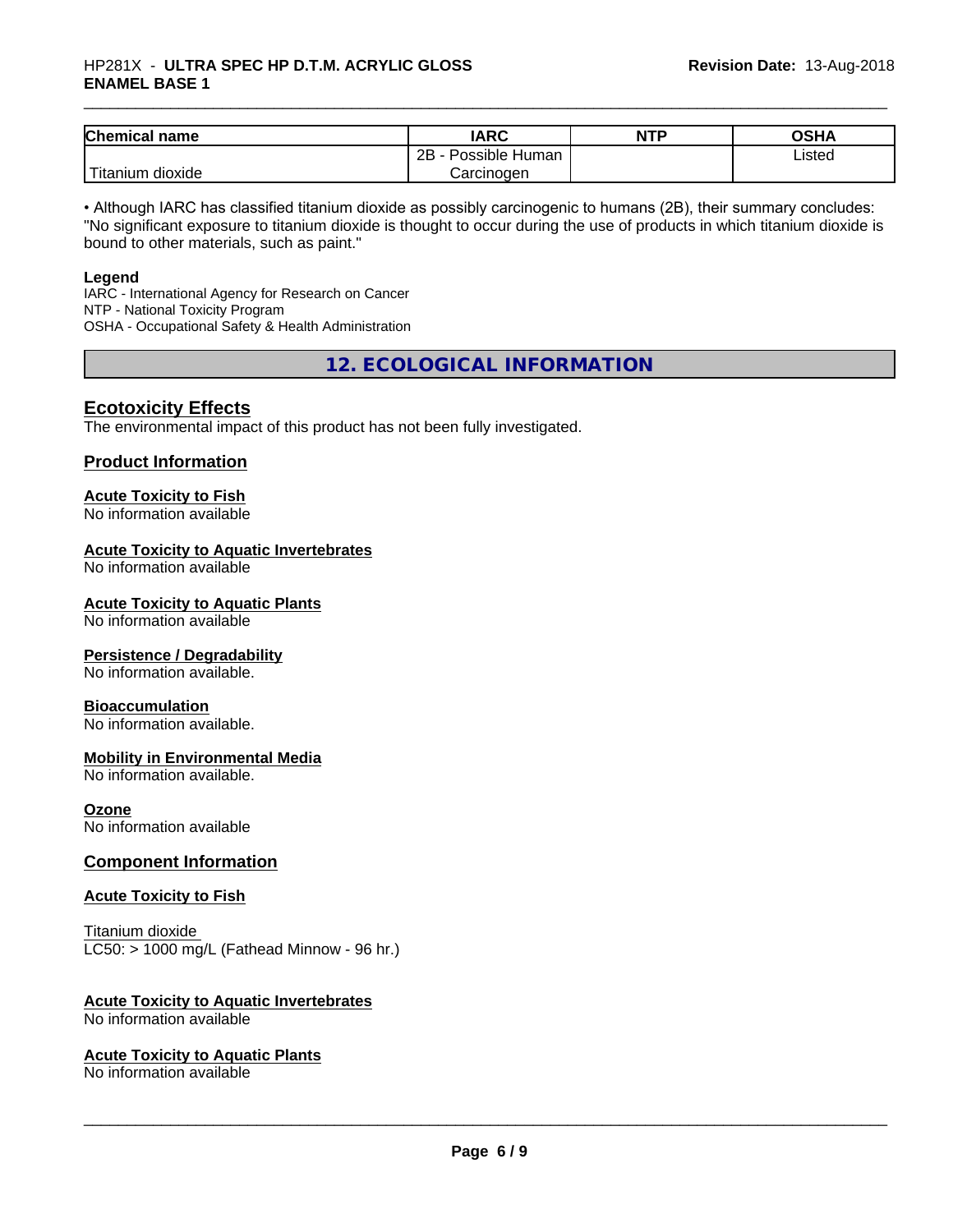|                              | 13. DISPOSAL CONSIDERATIONS                                                                                                                                                                                               |
|------------------------------|---------------------------------------------------------------------------------------------------------------------------------------------------------------------------------------------------------------------------|
| <b>Waste Disposal Method</b> | Dispose of in accordance with federal, state, and local regulations. Local<br>requirements may vary, consult your sanitation department or state-designated<br>environmental protection agency for more disposal options. |
|                              | 14. TRANSPORT INFORMATION                                                                                                                                                                                                 |
| <b>DOT</b>                   | Not regulated                                                                                                                                                                                                             |
| <b>ICAO / IATA</b>           | Not regulated                                                                                                                                                                                                             |
| <b>IMDG / IMO</b>            | Not regulated                                                                                                                                                                                                             |
|                              | <b>15. REGULATORY INFORMATION</b>                                                                                                                                                                                         |

### **International Inventories**

| <b>TSCA: United States</b> | Yes - All components are listed or exempt. |
|----------------------------|--------------------------------------------|
| <b>DSL: Canada</b>         | Yes - All components are listed or exempt. |

### **Federal Regulations**

| SARA 311/312 hazardous categorization |    |  |
|---------------------------------------|----|--|
| Acute health hazard                   | Nο |  |
| Chronic Health Hazard                 | No |  |
| Fire hazard                           | No |  |
| Sudden release of pressure hazard     | No |  |
| Reactive Hazard                       | No |  |

### **SARA 313**

Section 313 of Title III of the Superfund Amendments and Reauthorization Act of 1986 (SARA). This product contains a chemical or chemicals which are subject to the reporting requirements of the Act and Title 40 of the Code of Federal Regulations, Part 372:

*None*

### **Clean Air Act,Section 112 Hazardous Air Pollutants (HAPs) (see 40 CFR 61)**

This product contains the following HAPs:

*None*

### **US State Regulations**

### **California Proposition 65**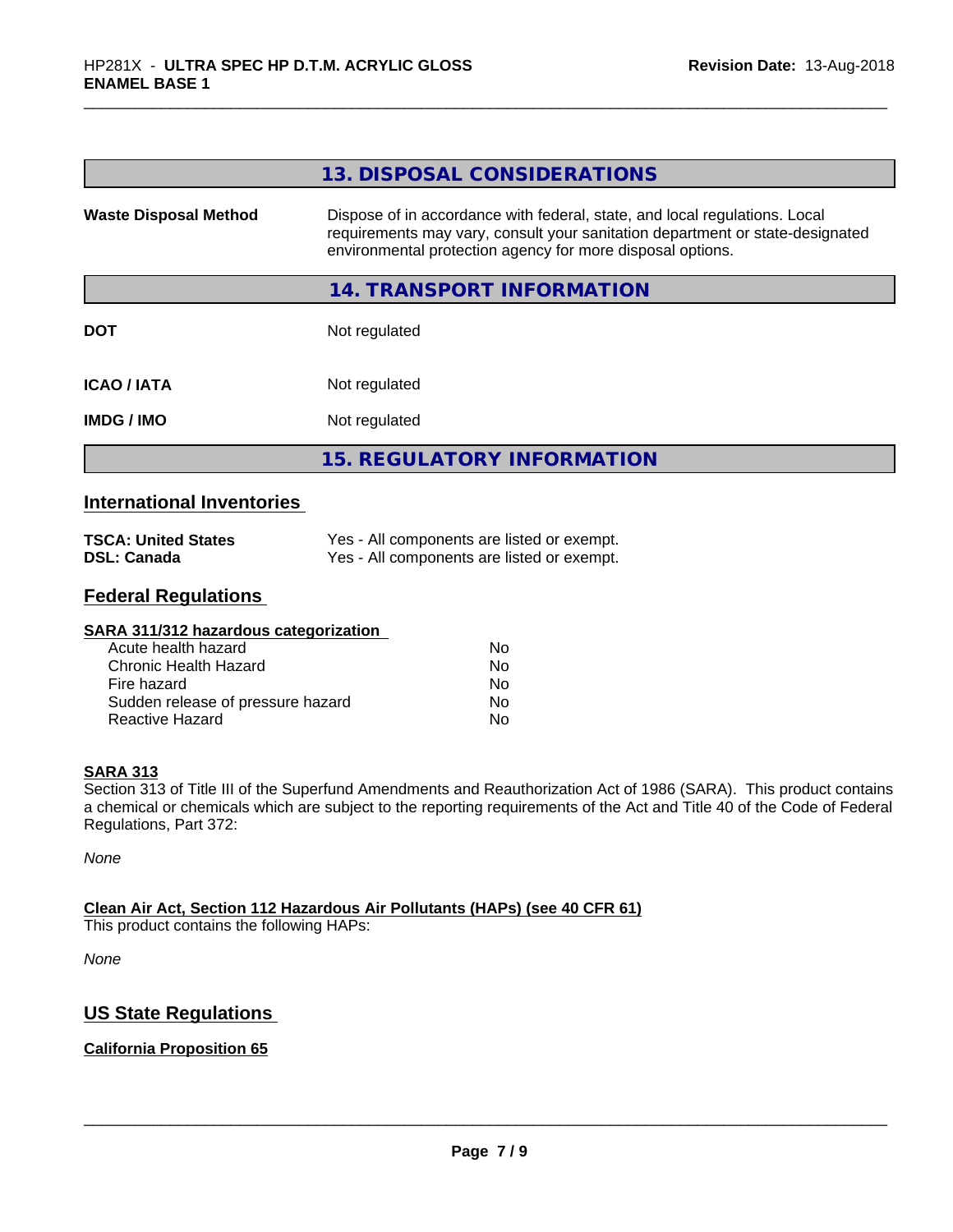## **WARNING:** Cancer and Reproductive Harm– www.P65warnings.ca.gov

### **State Right-to-Know**

| $-1$<br>пане<br>91 I I I<br>uu | ма<br>. | <b>AFCAU</b><br>…Ne…<br> | .<br>anıa |
|--------------------------------|---------|--------------------------|-----------|
| dioxide<br>l itanıum           |         |                          |           |

### **Legend**

X - Listed

### **16. OTHER INFORMATION**

| HMIS | Health: | <b>Flammability: 1</b> | <b>Reactivity: 0 PPE: -</b> |  |
|------|---------|------------------------|-----------------------------|--|
|      |         |                        |                             |  |

### **HMIS Legend**

- 0 Minimal Hazard
- 1 Slight Hazard
- 2 Moderate Hazard
- 3 Serious Hazard
- 4 Severe Hazard
- \* Chronic Hazard
- X Consult your supervisor or S.O.P. for "Special" handling instructions.

*Note: The PPE rating has intentionally been left blank. Choose appropriate PPE that will protect employees from the hazards the material will present under the actual normal conditions of use.*

*Caution: HMISÒ ratings are based on a 0-4 rating scale, with 0 representing minimal hazards or risks, and 4 representing significant hazards or risks. Although HMISÒ ratings are not required on MSDSs under 29 CFR 1910.1200, the preparer, has chosen to provide them. HMISÒ ratings are to be used only in conjunction with a fully implemented HMISÒ program by workers who have received appropriate HMISÒ training. HMISÒ is a registered trade and service mark of the NPCA. HMISÒ materials may be purchased exclusively from J. J. Keller (800) 327-6868.*

 **WARNING!** If you scrape, sand, or remove old paint, you may release lead dust. LEAD IS TOXIC. EXPOSURE TO LEAD DUST CAN CAUSE SERIOUS ILLNESS, SUCH AS BRAIN DAMAGE, ESPECIALLY IN CHILDREN. PREGNANT WOMEN SHOULD ALSO AVOID EXPOSURE.Wear a NIOSH approved respirator to control lead exposure. Clean up carefully with a HEPA vacuum and a wet mop. Before you start, find out how to protect yourself and your family by contacting the National Lead Information Hotline at 1-800-424-LEAD or log on to www.epa.gov/lead.

| <b>Prepared By</b>      | <b>Product Stewardship Department</b> |  |  |
|-------------------------|---------------------------------------|--|--|
|                         | Benjamin Moore & Co.                  |  |  |
|                         | 101 Paragon Drive                     |  |  |
|                         | Montvale, NJ 07645                    |  |  |
|                         | 800-225-5554                          |  |  |
| <b>Revision Date:</b>   | 13-Aug-2018                           |  |  |
| <b>Revision Summary</b> | Not available                         |  |  |

Disclaimer

The information contained herein is presented in good faith and believed to be accurate as of the effective date shown above. This information is furnished without warranty of any kind. Employers should use this information only as a **supplement to other information gathered by them and must make independent determination of suitability and**